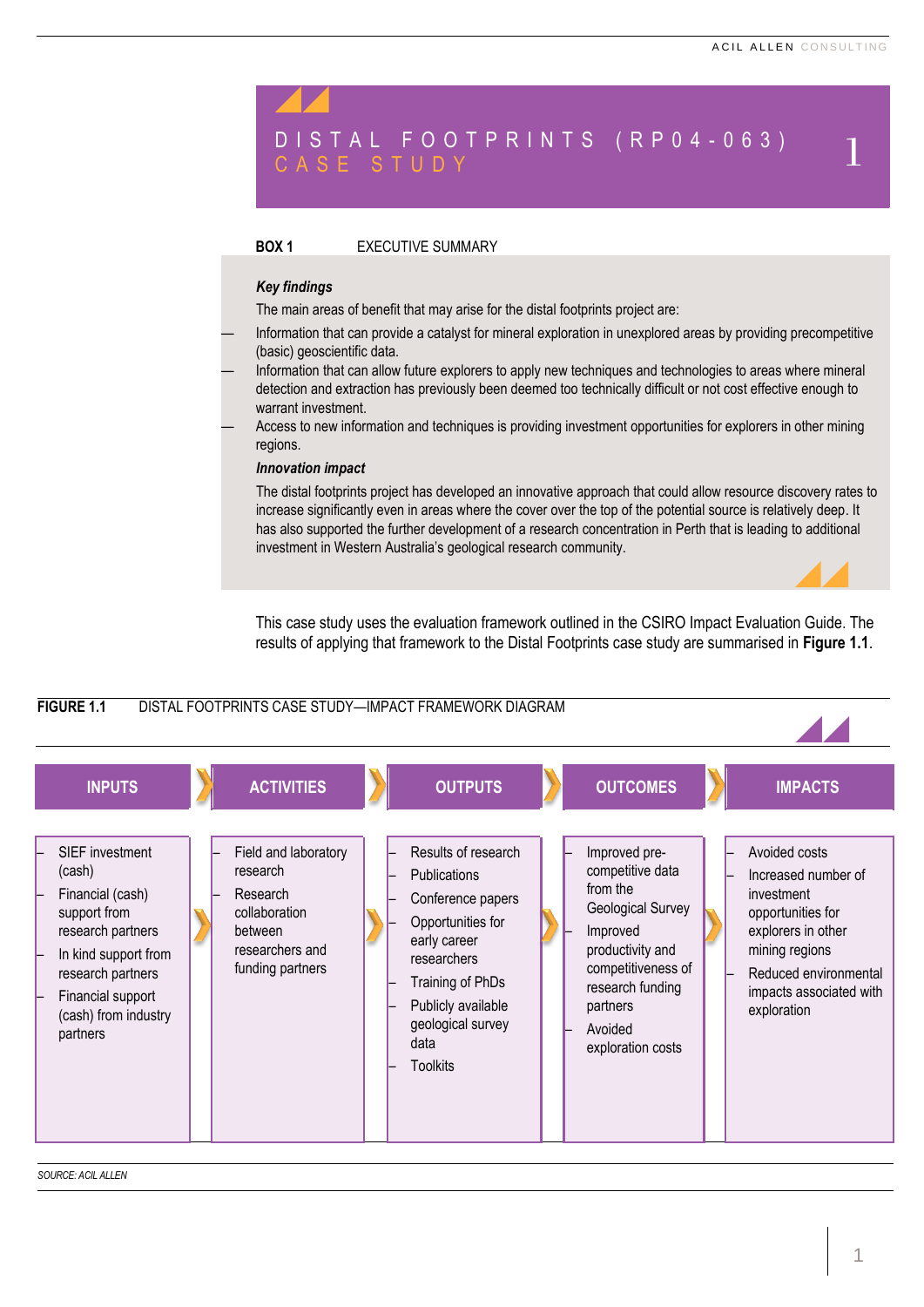# **1.1 Purpose and audience for case study**

This case study describes the economic, environmental and social benefits arising from the Science and Industry Endowment Fund (SIEF) research project "The Distal Footprints of Giant Ore Systems: UNCOVER Australia Project (RP04-063)". The stated objectives of the Distal Footprints project are to:

- *Build on current knowledge to deliver improved understanding of the evolution and controls on mineral systems in the Capricorn region, with generic learnings that can be applied elsewhere to boost exploration discovery success in covered terrains in Australia.*
- *Provide a framework for establishing and applying an exploration 'toolkit' for the detection of distal footprints associated with mineral systems under cover. The toolkit will include a first order approach to cover, delineating its thickness, sampling the cover and revealing its complexity. It will include an understanding of the deeper crustal architecture in the region and the metallogenic potential of the broader mineral system in the crust and finally a mineralogical analysis approach within the toolkit that might detect a distal footprint of the expression of a potentially mineralised mineral system and better understanding of what anomalism means against the regional background.*
- *Develop an Exploration Guide to the Capricorn region of Western Australia as a product for Junior Exploration companies and geologists.*
- *Develop a set of integrated large scale geological and geophysical datasets that assist with providing constraints on crustal whole lithosphere architecture and tectonic evolution.*

*Funding Agreement between SIEF and the CSIRO, the University of Western Australia, Curtin University and the Geological Survey of Western Australia, 2013, Section B.3.*

This case study provides information for accountability, communication and continual improvement purposes. Its considers the impact of the Distal Footprints project from two perspectives: 1) against the objectives set for project; 2) the other or unintended benefits that may have been generated from the project's inputs, activities, outputs and outcomes. The audiences for this case study may include Members of Parliament, Government Departments, SIEF, CSIRO and the general public.

# **1.2 Background**

 $\overline{\phantom{0}}$ 

Most large Australian ore deposits that are being mined today were discovered via their direct surface expression, and mostly in the last century. However, much of its remaining mineral endowment is obscured under the thick cover of weathered rock, sediment and soil materials that extends over two thirds of the continent. This represents both an opportunity and challenge for explorers and the nation as the industry currently lacks the fundamental data, scientific knowledge and technological tools needed to discover new, world-class ore deposits buried beneath this cover.<sup>1</sup>

To replace the resources being extracted and to provide long-term mineral wealth for Australia, this trend needs to be reversed. New discoveries will sustain and drive export revenue, regional development, employment, royalty and taxation returns and a thriving mineral industry for the benefit of all Australians. Australia's global leadership in the development and export of exploration technologies and services will also be protected and indeed grow as a proportion of the export economy.

The technical risk associated with mineral exploration due to this cover is reducing investment in Australia by major mining companies. At the same time, the difficulty in obtaining capital to finance exploration coupled with low levels of IPO activity for junior explorers means a reduced discovery success rate.

The key to the discovery of new high grade mineral deposits is the ability to detect and recognise the distal footprints ore bodies. The Federal government has called for a National Exploration Strategy to reverse the decline in greenfield exploration in Australia and drive improved discovery rates for new resources. The existing non-bulk mining resource base in Australia has a relatively short future lifespan and yet new mineral resources are not found to replenish those being depleted. The Academy

<sup>1</sup> Distal Footprints 2018, 'Final Supplementary Report on SIEF Research Projects', January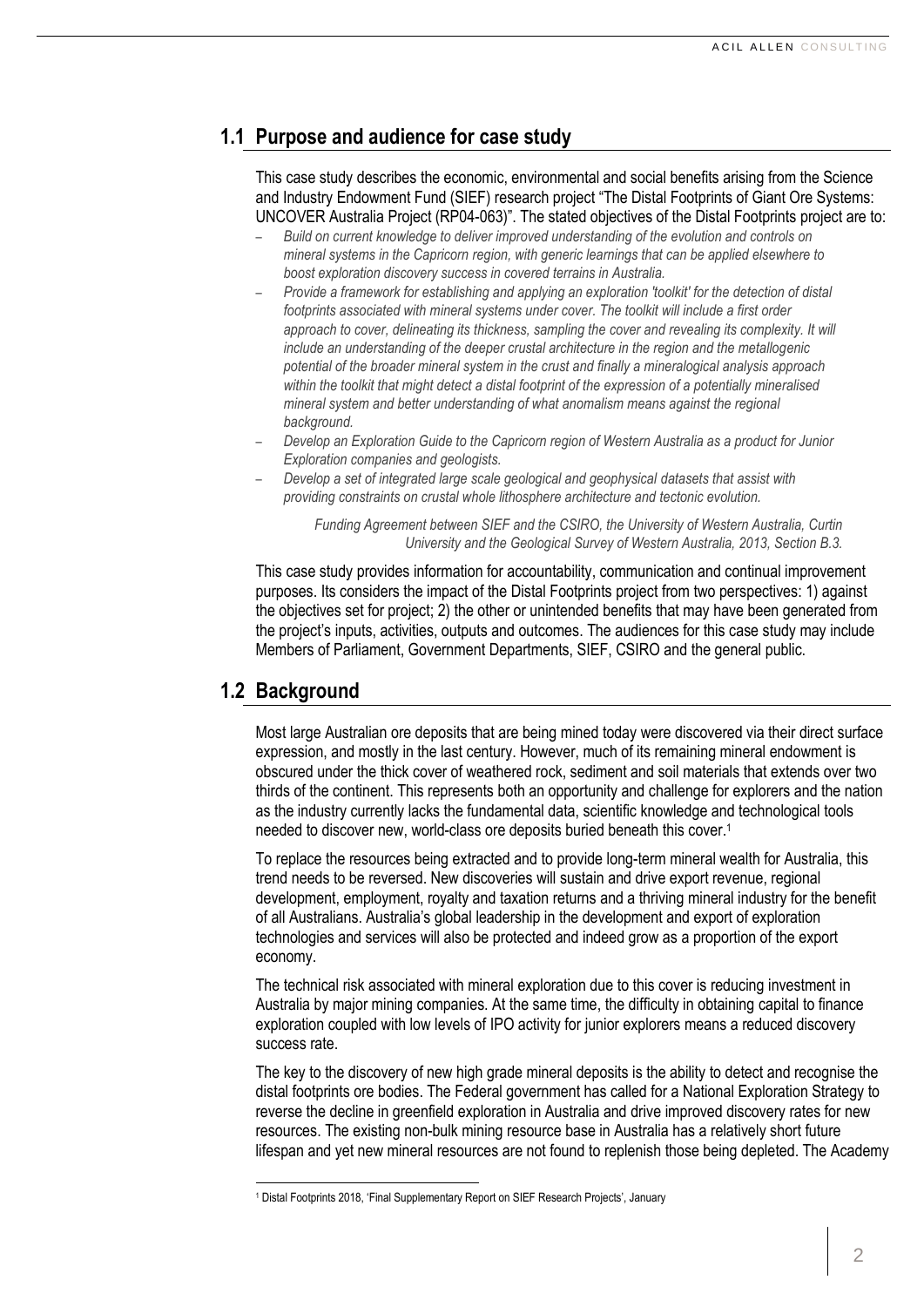of Science High Flyers Think Tank and UNCOVER initiative has highlighted this and is encouraging exploration geoscientists to collaborate to tackle this national challenge with focussed research programs that will provide the science and toolkit to assist the industry.<sup>2</sup>

The Distal Footprints project aims to develop a toolkit with a workflow to identify such footprints within the hosting mineral system and thereby address a fundamental limitation in current exploration methodologies.

# **1.3 Impact Pathway**

# **1.3.1 Project Inputs**

**[Table](#page-2-0) 1.1** shows the cash and in-kind support provided for the Distal Footprints project by the various contributors to the research. SIEF was the major cash contributor to the project with a total of \$4 million. The project received strong support from the Geological Survey of Western Australia (GWSA), which contribute \$2.5 million.<sup>3</sup> Industry also provided cash support of \$900,000 for the research. Total cash support was \$7.4 million.

In-kind support (provided by CSIRO, Curtin University and the University of Western Australia) totalled just over \$6.1 million.

Note that the cash and in-kind support listed in **[Table](#page-2-0) 1.1** was used to fund work streams 1, 2 and 3.

#### <span id="page-2-0"></span>**TABLE 1.1** CASH AND IN-KIND SUPPORT FOR THE DISTAL FOOTPRINTS PROJECT

| Contributor / type<br>of support                  | 2012-13      | 2013-14     | 2014-15   | 2016-17     | $2017 - 18$ | 2016-17   | Total       |
|---------------------------------------------------|--------------|-------------|-----------|-------------|-------------|-----------|-------------|
| Cash                                              |              |             |           |             |             |           |             |
| <b>SIEF</b>                                       | \$256,031    | \$928,407   | \$995,355 | \$1,007,020 | \$405,567   | \$407,620 | \$4,000,000 |
| <b>GSWA</b>                                       |              | \$1,500,000 | \$500,000 | \$500,000   |             |           | \$2,500,000 |
| Industry                                          |              | \$225,000   | \$225,000 | \$225,000   |             |           | \$900,000   |
| Total                                             |              |             |           |             |             |           | \$7,400,000 |
| In-kind                                           |              |             |           |             |             |           |             |
| Curtin                                            | \$105,145    | \$482,052   | \$502,240 | \$523,437   | \$242,239   | \$243,466 | \$2,098,579 |
| <b>UWA</b>                                        | \$201,289    | \$362,489   | \$427,026 | \$447,269   | \$233,671   | \$234,854 | \$1,906,598 |
| <b>CSIRO</b>                                      | \$143,492    | \$553,879   | \$587,096 | \$571,905   | \$113,350   | \$113,925 | \$2,143,440 |
| Total                                             |              |             |           |             |             |           | \$6,148,617 |
| <b>Total Investment</b>                           | \$13,548,617 |             |           |             |             |           |             |
| Note: GSWA-Geological Survey of Western Australia |              |             |           |             |             |           |             |

*SOURCE: CSIRO*

# **1.3.2 Project activities**

l

The core activities of the Distal Footprints project fall into one of six work streams. Themes 1, 2 and 3 commenced in 2013 following the project's successful application for SIEF grant funding. These themes comprised the following research activities:

1. Theme 1—Mineral Systems. This theme is aiming to examine the whole mineral system. It is studying the region at a very large scale and trying to build an image what is present at deep to intermediate depths. Researchers are using passive seismic techniques and magnetotellurics<sup>4</sup> to better understand

<sup>&</sup>lt;sup>2</sup> The UNCOVER initiative identified the Distal Footprints project as "a flagship research exemplar"

<sup>&</sup>lt;sup>3</sup> The funding from GSWA was used to carry out an airborne geomagnetic survey of the Capricorn region.

<sup>4</sup> Magnetotellurics is an electromagnetic geophysical method for inferring the earth's subsurface electrical conductivity from measurements of natural geomagnetic and geoelectric field variation at the Earth's surface.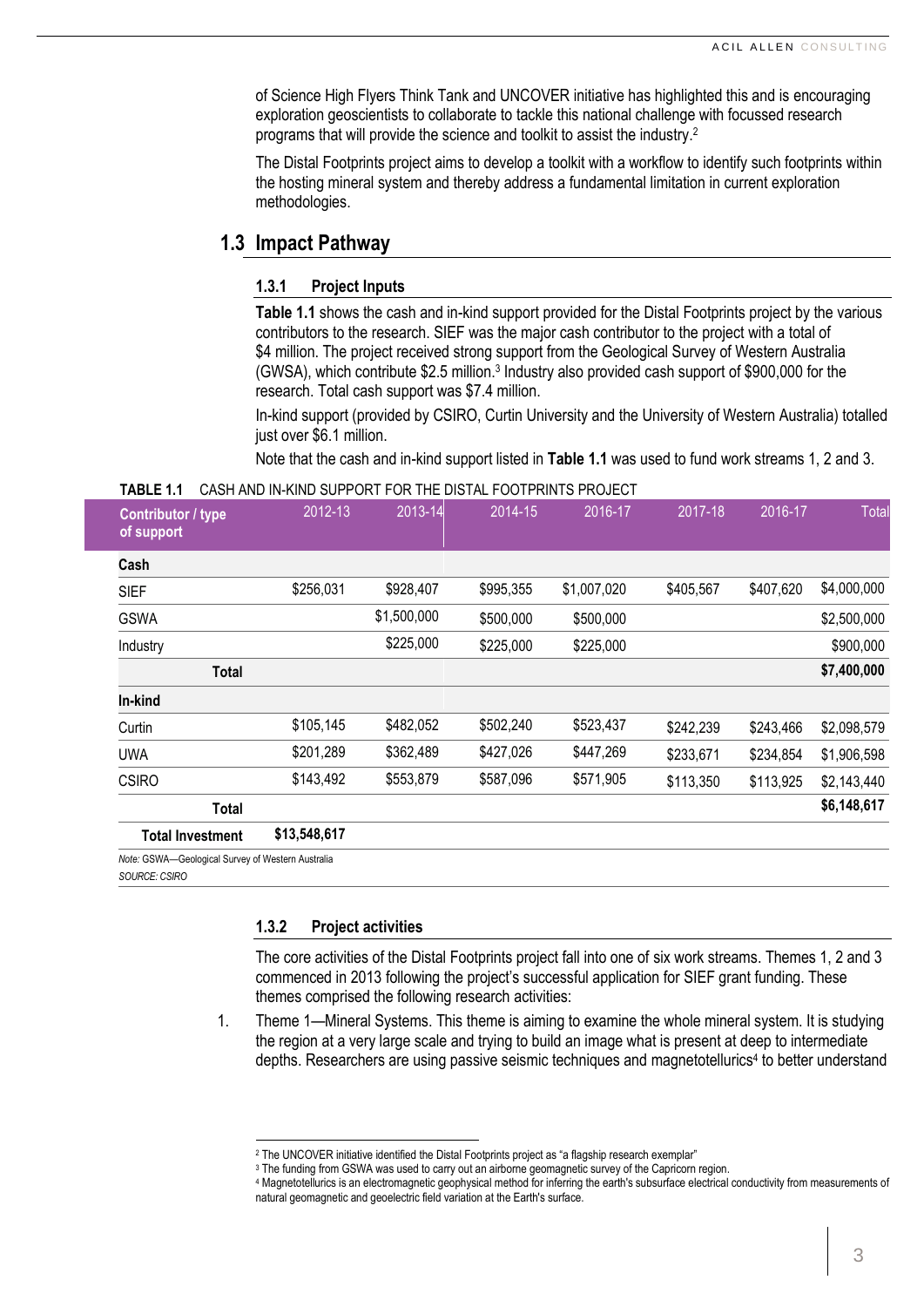the Capricorn mineral system in the context of the 4D evolution of the region.<sup>5</sup> <sup>6</sup> The work on this theme provides the framework that underpins the research on all the other themes.

- 2. Theme 2—Characterising the cover in the Capricorn region. The researchers in this theme are using the results of the airborne survey to build a map of the approximately top 300 meters of the cover. This effectively provides a map of the subsurface and allows the researches to identify where the cover is depositing or eroding. This in turn helps to determine the significance of what is detected at the surface. In other words, is the signature seen at the surface from below or from a more distant region?
- 3. Theme 3—Mineral hosts as Distal Footprints. This theme is seeking to answer the question—what are the distal footprints associated with mineral deposits? The project will develop a 'distal footprints toolbox', to be applied to exploration in the Capricorn region. To do this the researchers are developing a better understanding of how key indicator trace elements can be associated with different ore deposit types at different distances from the sampling site. The research for this theme is applying techniques that have never before been used for mineral exploration.

Following the successful progress of these themes against the milestones established by SIEF and the project's funding partners, three additional research themes were adopted to build on the work already done. Work on these new themes was funded by the Minerals Research Institute of WA (MERIWA), the research partners and the Geological Survey of WA.<sup>7</sup> These themes were:

- 4. Theme 4—The hydrogeochemistry of the Capricorn. This theme seeks to map the hydrogeochemistry of specified areas within or adjacent to the Capricorn region and determine background concentrations of elements with exploration importance for different mineral types. The research will also examine the detection of different isotopes in groundwater or can be used to analyse the prospectivity of an area
- 5. Theme 5—Geochemical Mapping for Lithospheric Evolution, Metal Reservoirs & Predictive Targeting. This theme seeks to undertake:
	- ― Zircon separation (SELFRAG LAB) using selective fragmentation and recovery of morphologically intact zircon
	- ― Zircon characterisation using SEM analysis and CL imaging
	- ― LASS-ICPMS analysis using simultaneous U-Th-Pband trace element abundances.
- 6. Theme 6—Developing a Digital Model using virtual environments for data integration and visualisation. This theme seeks to provide a standardised approach to data management (i.e. sample data, analysis data) to make it easier to both disseminate data to end users and to provide end users with analytical and visualisation tools to enable them to more easily make use of the data.

ACIL Allen's consultations with project leaders made it clear that, while themes 4—6 are not formally funded by SIEF, there is a high level of interaction between all the research themes under the Distal Footprints project. That is, the learnings and data generated from one research theme influences the activities of the other research themes.

# **1.3.3 3.3 Project outputs**

# **Research outputs**

The Distal Footprints' core research team have been actively seeking to publish their research findings and contribute to the growth of the stock of knowledge about exploration methodologies and techniques. The table below provides a selection of publications (and submissions) by Distal Footprints-supported researchers since 2014.

l <sup>5</sup> Orogens develop when a continental plate is crumpled and is pushed upwards to form mountain ranges. The geological processes involved are collectively called orogenesis.

<sup>&</sup>lt;sup>6</sup> The choice of the Capricornia region was driven by a number of factors. These included that GSWA had recently conducted a seismic study of the region, the region was surrounded by some good infrastructure and that the region was of interest to a number of smaller explorers.

<sup>&</sup>lt;sup>7</sup> SIEF did not provide any funding support for research themes four, five and six.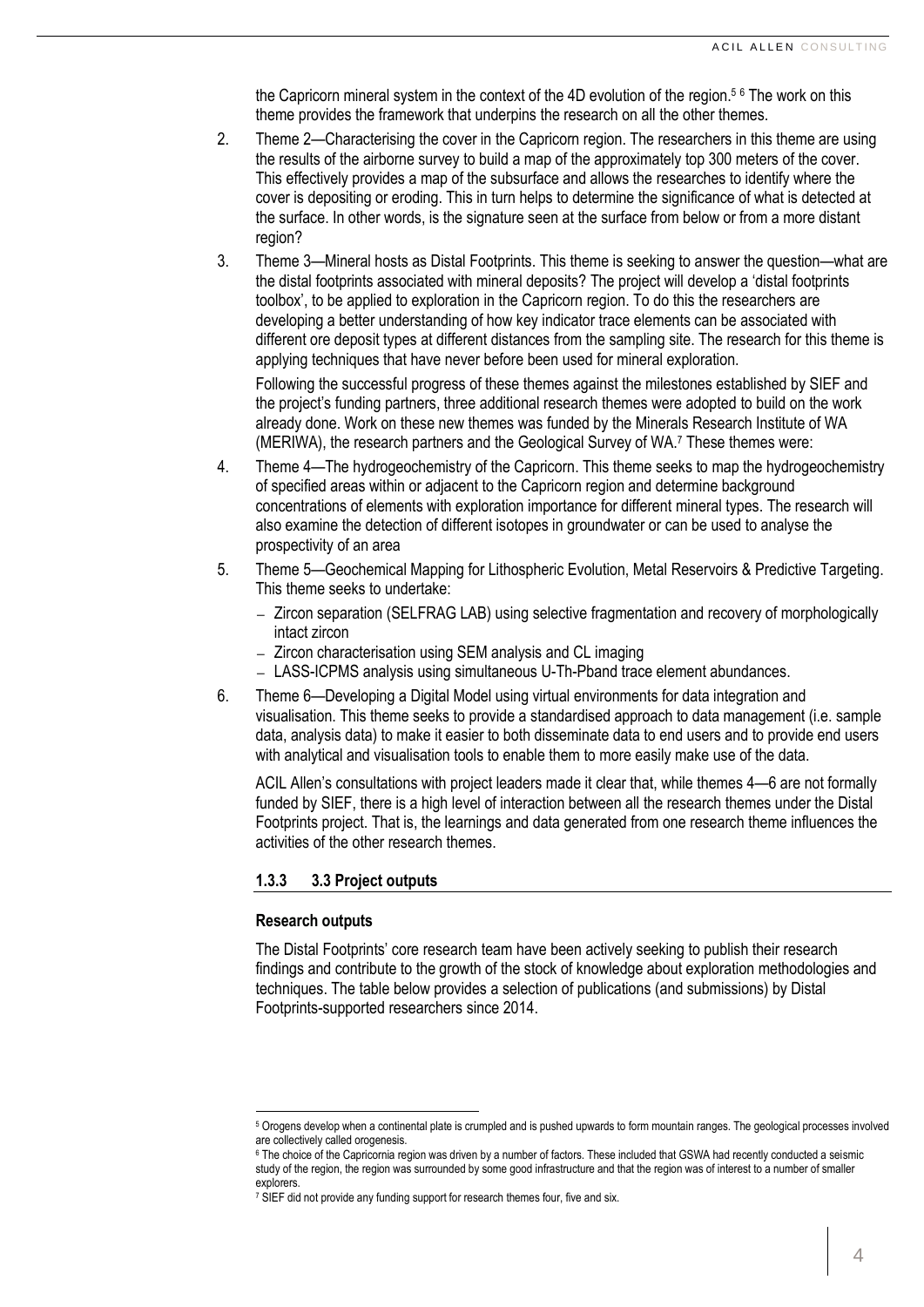| Year | <b>Authors</b>                                                                                                                                                                                                                                                                         | <b>Title</b>                                                                                                                                                                                                   | <b>Journal</b>                                                     | <b>Status</b> |
|------|----------------------------------------------------------------------------------------------------------------------------------------------------------------------------------------------------------------------------------------------------------------------------------------|----------------------------------------------------------------------------------------------------------------------------------------------------------------------------------------------------------------|--------------------------------------------------------------------|---------------|
| 2017 | Lampinen, H., Laukamp, C.,<br>Occhipiniti, S.A., Metelka, V.,<br>Spinks, S.                                                                                                                                                                                                            | Delineating Alteration Footprints from Field<br>and ASTER SWIR Spectra, Geochemistry<br>and Gamma-Ray Spectrometry above<br>Regolith Covered Base Metal Deposits - an<br>example from Abra, Western Australia. | Economic Geology 112,<br>1977-2003.                                | Published     |
| 2015 | Devaraju A., Klump J., Cox<br>S. J. D., and Golodoni uc P                                                                                                                                                                                                                              | The Internet of Samples: Representing and<br>publishing physical sample descriptions                                                                                                                           | Computers &<br>Geosciences<br>doi:10.1016/j.cageo.2016<br>.07.018. | Published     |
| 2014 | White, A.J.R., Smith, R.E.,<br>Nadoll, P., leGras, M.                                                                                                                                                                                                                                  | Regional scale metasomatism in the<br>Fortescue Group volcanics, Hamersley<br>Basin, Western Australia: Implications for<br>hydrothermal ore systems.                                                          | Journal of Petrology 55,<br>977-1009                               | Published     |
| 2018 | ilerook, H.K.H., Sheppard,<br>S., Johnson, S.P.,<br>Occhipiniti, S.A., Reddy,<br>S.M., Clark, C., Fletcher, I.R.,<br>Rasmussen, B., Zi, J.W.,<br>Pirajno, F., LaFlamme, C.,<br>Donaldson, J.A., Ware,<br>Blandthorn, E., Lindsay, M.,<br>Lu, Y.-J., Crossley, R.J.,<br>Erickson, T.M., | Constraints on extensional episodes in the<br>Paeoproterozoic Capricorn Orogen, Western<br>Australia, revealed by petrogenesis and<br>geochronology of mafic-ultramafic rocks.                                 | Precambrian Research<br>306, 22-40.                                | Published     |
| 2017 | Pina-Varas, P. and Dentith,<br>М.                                                                                                                                                                                                                                                      | Magnetotelluric data from the Southeastern<br>Capricorn Orogen, Western Australia: an<br>example of widespread out-of-quadrant<br>phase responses associated with strong 3-D<br>resistivity contrasts.         | Geophysical Journal<br>International, 212, 1022-<br>1032.          | Published     |

**TABLE 1.2** PUBLICATIONS ASSOCIATED WITH THE DISTAL FOOTPRINTS PROJECT

*SOURCE: DISTAL FOOTPRINTS PR3 PROGRESS REPORT TO SIEF*

In addition, the Distal Footprints project researchers have been active in the dissemination of research findings at national forums. Over the past two years key Distal Footprints researchers have given over 20 conference presentations. Five are listed below:

- 1. White, A.J.R., Pearce, M.A., Meadows, H.R., Treacy, J., Robinson, J. Geochemical background: A statistical approach to anomaly detection. Society of Economic Geologists, Hobart, Australia, September 2015.
- 2. Banaszczyk, S., Annetts, D., Dentith, M. 2016, Towards resolving dipping contacts undercover in the Capricorn Orogen using AEM. ASEG Extended Abstracts Adelaide 2016, 1-8.
- 3. Occhipiniti, S.A., Methods of targeting across all scales toolbox from the Capricorn Distal Footprints study, In: Wyche, S., Witt, W. (Eds.), TARGET 2017. Geological Survey of Western Australia, Perth, Australia, pp. 117-119.
- 4. Golodoniuc P., Devaraju A., and Klump J., 2016, The implementation of IGSN in the context of Australian mineral exploration: Geophysical Research Abstracts, Vol. 18, pp. EGU2016-1562, Copernicus Society, Vienna, Austria.
- 5. Lampinen, H., Laukamp, C., Occhipiniti, S.A., Metelka, V., Spinks, S., 2017. Ground truthing remote sensing maps - mineralogical composition of regolith and its implications to hydrothermal alteration, In: Wyche, S., Witt, W. (Eds.), Target 2017. Geological Survey of Western Australia, Perth, Australia, pp. 81-84.

# **Research training and early career development**

Distal footprints has provided career development and research training opportunities for a number of researchers in Western Australia. Each of these researchers have made a positive contribution to the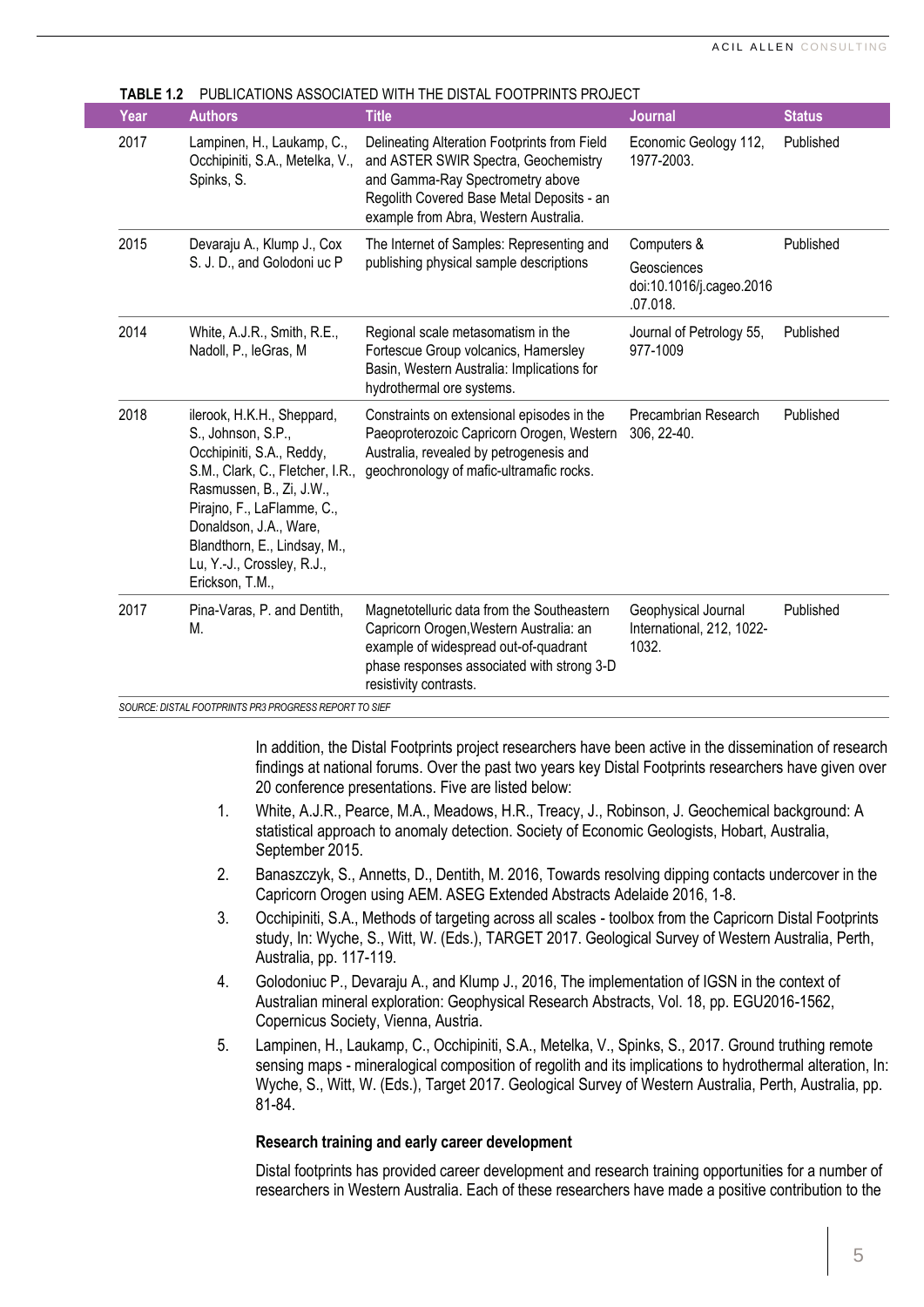research output of the project and/or progress towards the completion of their doctorates. Details of the postdoctoral researchers and doctoral students directly funded by SIEF are provided in **[Table](#page-5-0) 1.3**.

| <b>Research discipline/focus</b>                                                                       | <b>Doctoral</b><br>candidate | <b>Research discipline</b>                                                                                                                                                                      |  |
|--------------------------------------------------------------------------------------------------------|------------------------------|-------------------------------------------------------------------------------------------------------------------------------------------------------------------------------------------------|--|
| Research scientist with the<br><b>CSIRO Mineral Resources</b><br>Flagship                              | Sasha Banaszczyk             | PhD candidate working on a<br>geophysical component of the<br>Footprints project-University of<br>Western Australia                                                                             |  |
| Research geologist with<br>experience in economic geology<br>and Precambrian geological<br>research    | Vikraman Selvaraja           | PhD candidate focusing on the<br>mineralisation in the orogen and<br>its relationship to the evolution<br>of the orogeny in a spatial and<br>temporal sense- University of<br>Western Australia |  |
| Research Associate examining<br>the tectonic evolution of the<br>Capricorn Orogen-Curtin<br>University | <b>Holly Meadows</b>         | PhD candidate focusing on<br>multi-stage ore formation                                                                                                                                          |  |
| Senior Research Fellow<br><b>Exploration Targeting-</b><br>University of Western Australia             | Inalee Jahn                  | PhD candidate in the<br>Department of Applied<br>Geology-Curtin University                                                                                                                      |  |
|                                                                                                        |                              |                                                                                                                                                                                                 |  |

<span id="page-5-0"></span>**TABLE 1.3** EARLY CAREER AND DOCTORAL STUDENTS DIRECTLY SUPPORTED BY SIEF

#### **Publicly available exploration data**

l

Where and when mineral exploration occurs depends on the perceptions of a region's geologic potential and the overall climate for the medium-to-large scale investment usually required to fund exploration activities. Perceptions of geologic potential are influenced by a number of factors, including:<sup>8</sup>

- First, perceptions reflect the knowledge about the region's geology obtained from previous activities, which can include previous exploration and mining, as well as non-mining activities such as road building and assessment of geological hazards.
- Second, the results of geoscientific research and information from publicly available geological surveys often play a critical role in attracting exploration to a relatively unexplored region, such as the Capricorn.

A key feature of the Distal Footprints project is that it contributes to the stock of precompetitive research results and data on the Capricorn region. These data can be described as a form of public good – that is, they are goods which are likely to be undersupplied by the market because they benefit the entire industry.

The information generated by the Distal Footprints project can provide a catalyst for mineral exploration in unexplored areas by providing precompetitive (basic) geoscientific data. That information can provide exploration companies with important signals that can point to the geological potential of the Capricorn. These signals can also be applied to other regions that display similar geological characteristics/formations.

The availably of the precompetitive data on the geology of the region generated from the Distal Footprints project also allows different explorers (using different techniques) to explore areas of the Capricorn which may have been previously examined and deemed unsuitable for development. History is littered with examples of deposits that have been discovered only after several exploration attempts have been made in the same area.

<sup>&</sup>lt;sup>8</sup> Roderick G. Eggert, Mineral Exploration Development: Risk and Reward, May 2010, http://www.miningnorth.com/\_rsc/sitecontent/library/education/Mineral\_Exploration\_&\_Development\_Roderick\_Eggert\_Eng.pdf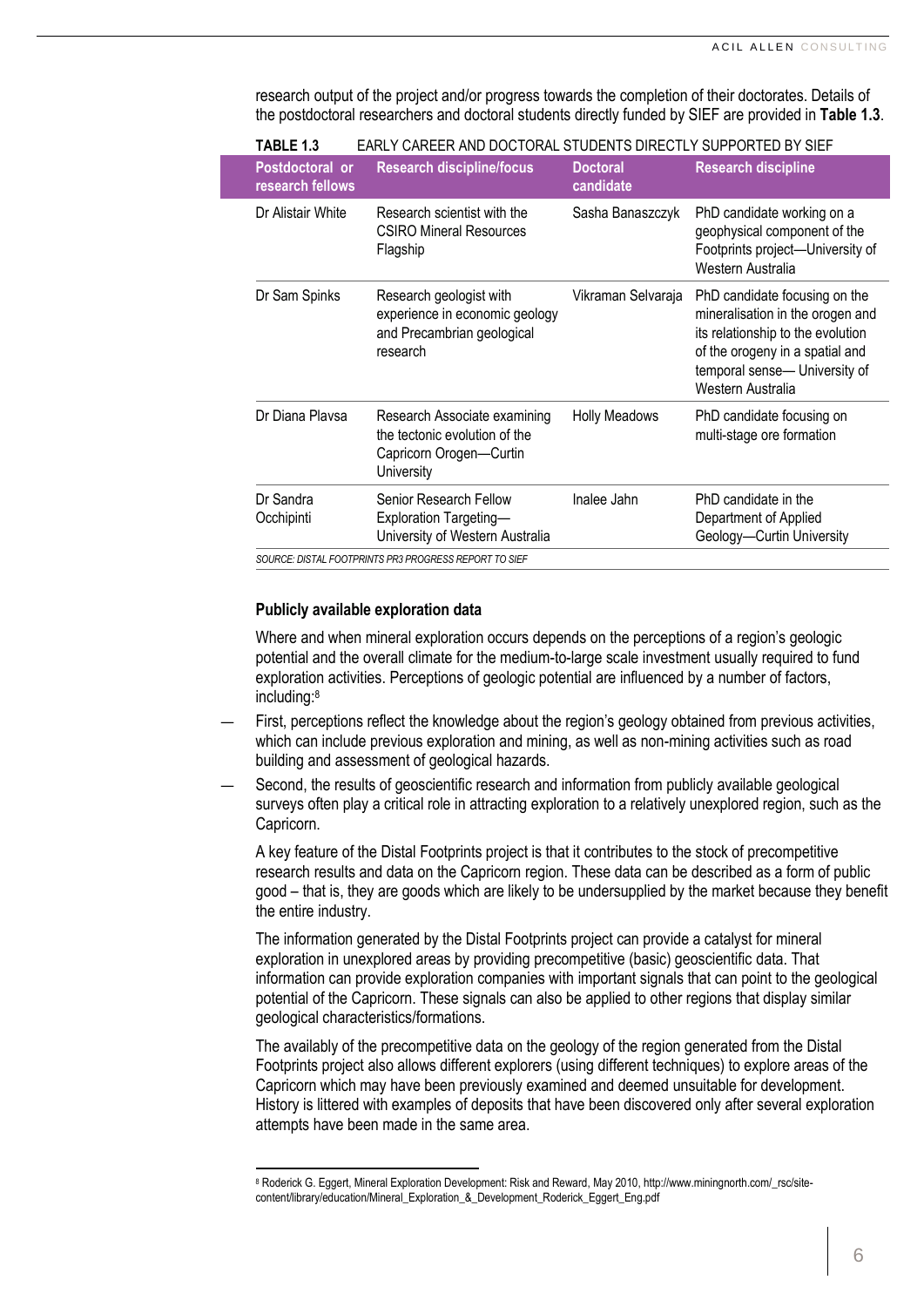Furthermore, the availability of these data allow future explorers to apply new techniques and technologies to areas where mineral detection and extraction has previously been deemed too technically difficult or not cost effective enough to warrant investment.

Finally, a better understanding of the mineralisation could also inform decisions on how best to develop any resource that might be found.

#### **Toolbox**

A toolbox for industry has been developed as part of the research effort. This toolbox offers new ways of integrating geophysical datasets that image the upper crust to within the mantle have been used in order to map the 3D crustal architecture of the Capricorn Orogen. These, when used in conjunction with geochronological data and isotopic maps of Lu/Hf and Sm/Nd across the region can be used to help explorers understand the tectonic evolution of the region through time.<sup>9</sup>

Geological mapping, and geophysical-geological interpretations throughout the region has led to an improved synthesis of the tectonic development of the region. 3-D geological/geophysical models have been developed for the Yerrida Basin, enabling better interpretation of the stratigraphy of this region 'under cover'. Geophysical data collected for this project provide 3-D information for the region that can be further analysed, interpolated or inverted. Within the scope of this study data and interpretations a first pass mineral systems analysis has been made, and construction of prospectivity models accompanied by a prospectivity tool can be used to aid in area selection for exploration programs.<sup>10</sup>

Further work, within tenement blocks involving regolith land-form mapping that has benefited from analysis of regional scale electromagnetic (EM) data has been useful in a bid to target and understand results from regolith and hydrogeochemical sampling programs. Trace element geochemistry in rutile and titanite from a range of rock types across the area appears to highlight regions of relatively higher Au prospectivity.<sup>11</sup>

# **Innovation / commercialisation**

A Western Australia firm (Lab West) that has been helping the research team with the analysis of samples have used their involvement in the project to drive a significant improvement in the efficiency of their operations—in particular, their exploration/sampling techniques.

# **Awards**

 $\overline{\phantom{0}}$ 

One CSIRO staff member has been granted a CSIRO early career research award for his work on the project.

# **1.3.4 Project Outcomes**

Given the relatively short time since this project began it is likely to be some time before the outputs of the research generate outcomes. Nonetheless the early signs are encouraging, with one of the minor explorers, Marindi Metals, participating in the project pegging an area in the Capricornia region based on the information delivered to date by the research effort.

We also note that the results from the Distal Footprints project have provided Geological Survey of Western Australia (GSWA) with the confidence to decide to carry our airborne magnetic surveys in other parts of Northern Australia. The information gained from this and other surveys will be a long term national asset that can be repeatedly examined and analysed as the technology available to do so changes and improves.

Direct economic benefits of the Distal Footprints project will flow from the potentially increased economic activity generated by additional exploration activity that might result from the information generated by Distal Footprints project. Additional exploration is more likely to be seen from those companies which have supported the SIEF funded research as they have exclusive access to the

<sup>9</sup> T. Munday and S. Occhipinti 2018, 'RP04-063/M436 Distal Footprints: UNCOVER Australia', Report on the Distal Footprints project.

<sup>10</sup> T. Munday and S. Occhipinti 2018, 'RP04-063/M436 Distal Footprints: UNCOVER Australia', Report on the Distal Footprints project.

<sup>11</sup> T. Munday and S. Occhipinti 2018, 'RP04-063/M436 Distal Footprints: UNCOVER Australia', Report on the Distal Footprints project.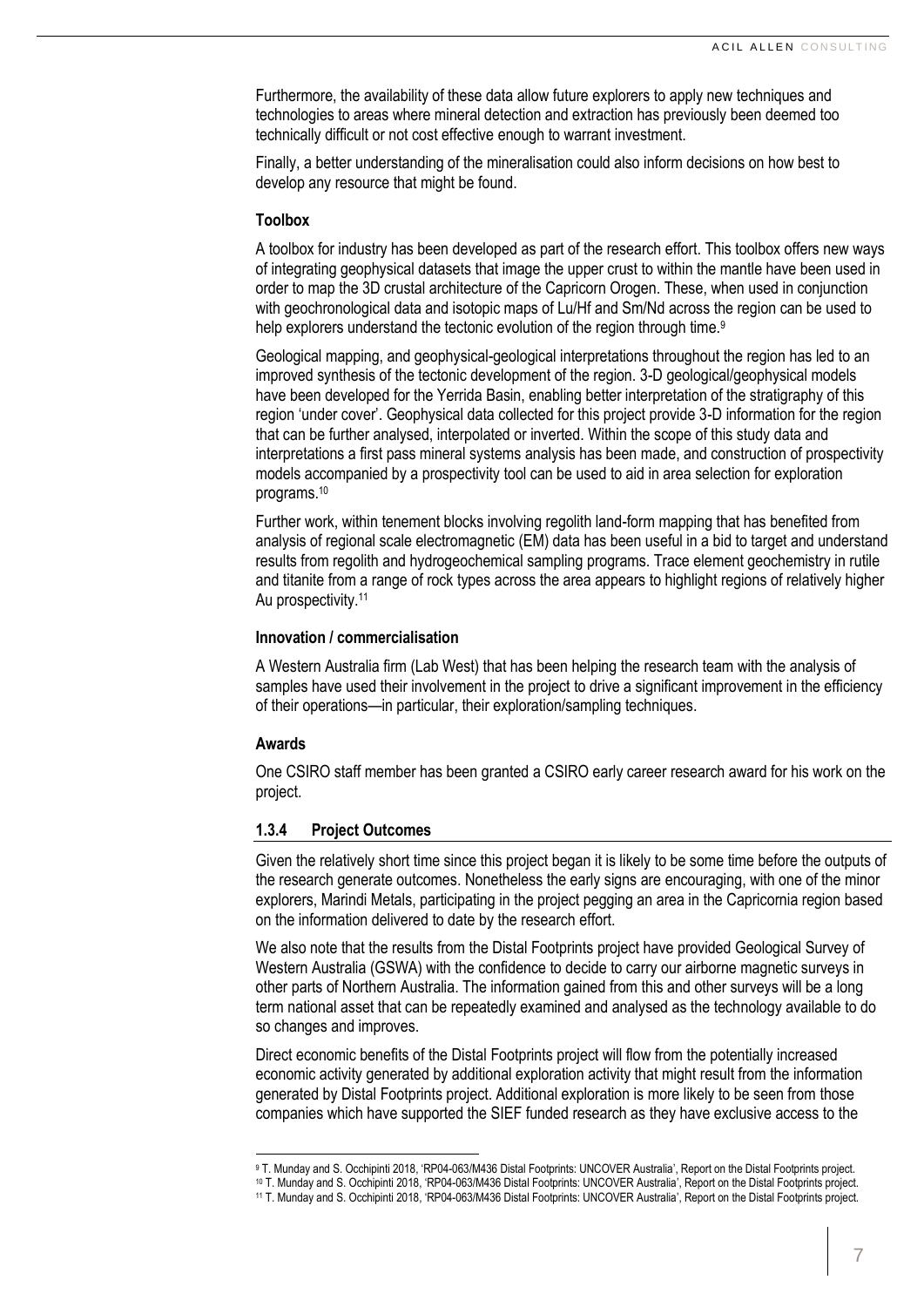research results for a period of time. However, other exploration industry players will also ultimately benefit from the publicly available knowledge generated by the research.

In essence, these benefits are the positive commercial outcomes that accrue to the exploration industry. They can take the form of increased chances of exploration activity that leads to the identification of new deposits that are economic to develop. There is also the prospects of improvements in the efficiency of exploration activities as companies get a better picture of the risks and opportunities of exploration in a particular region. The benefits could be reflected in avoided costs of exploration activities that do not reveal a commercially viable deposit.

There are also broader potential environmental benefits from improved characterisation of the Capricorn region. For example, improved characterisation provides important insights about the way mineral deposits form within a region and waste or hazardous materials below the earth's surface are distributed over a long term timeframe.

The results from Theme 2 of the research are also expected to be useful for water discovery.

Additional detail about the impacts (or benefits) generated from these outcomes is provided in Section [1.3.6.](#page-7-0)

#### **1.3.5 Adoption**

It has now been approximately four years since the commencement of Theme 1. It is still very early in the life of this project and therefore there has not been a great deal of adoption of the results of the research. However there are a number of extremely promising early signs that the benefits of this project will be considerable. They include:

- The decision by MERIWA to extend the scope of the project by providing significant funding for themes 4 to 6 of the project.
- The decision by Marindi Metals to take up a mining tenement in the Capricornia region after receiving the early results of the analysis carried out.
	- ― Marindi Metals have reported that their tenement activity has doubled following their involvement in the Distal Footprints project.
- Another firm is reportedly also considering acting on the information provided by the project.
- The Deep Exploration Technologies CRC has announced their intention to use the outputs of the project.

There are few, if any, barriers to the adoption of the technologies being developed. ACIL Allen is therefore confident that if the exploration results from early adopter firms like Marindi Metals are successful then the adoption rate of the technology among the rest of the industry is likely to be very rapid.

#### <span id="page-7-0"></span>**1.3.6 Impacts**

The project's impact lies in its influence over renewed exploration activity and its ability to support end users in the discovery of new Australian resources. This influence generates benefit in royalties, tax collection, jobs, exports and social in terms of regional development, jobs in communities, new communities. The project's impact on a range of end users is outlined below. Owing to the long term and uncertain nature of minerals exploration in the Capricorn region and elsewhere (i.e. where the research will be applied on the ground) the impacts are appropriately divided amongst current and potential future impacts.

# **Impact on Geological Surveys**

At the launch of the Proceedings of the Australian Academy of Science's Theo Murphy Think Tank, Searching the deep earth: the future of Australian resource discovery and utilisation in 2010, the Federal Minister Martin Ferguson commented: "What is needed now is the next generation of maps. Industry needs the information these next-generation maps will provide to uncover the deposits that will underpin our future resource prosperity."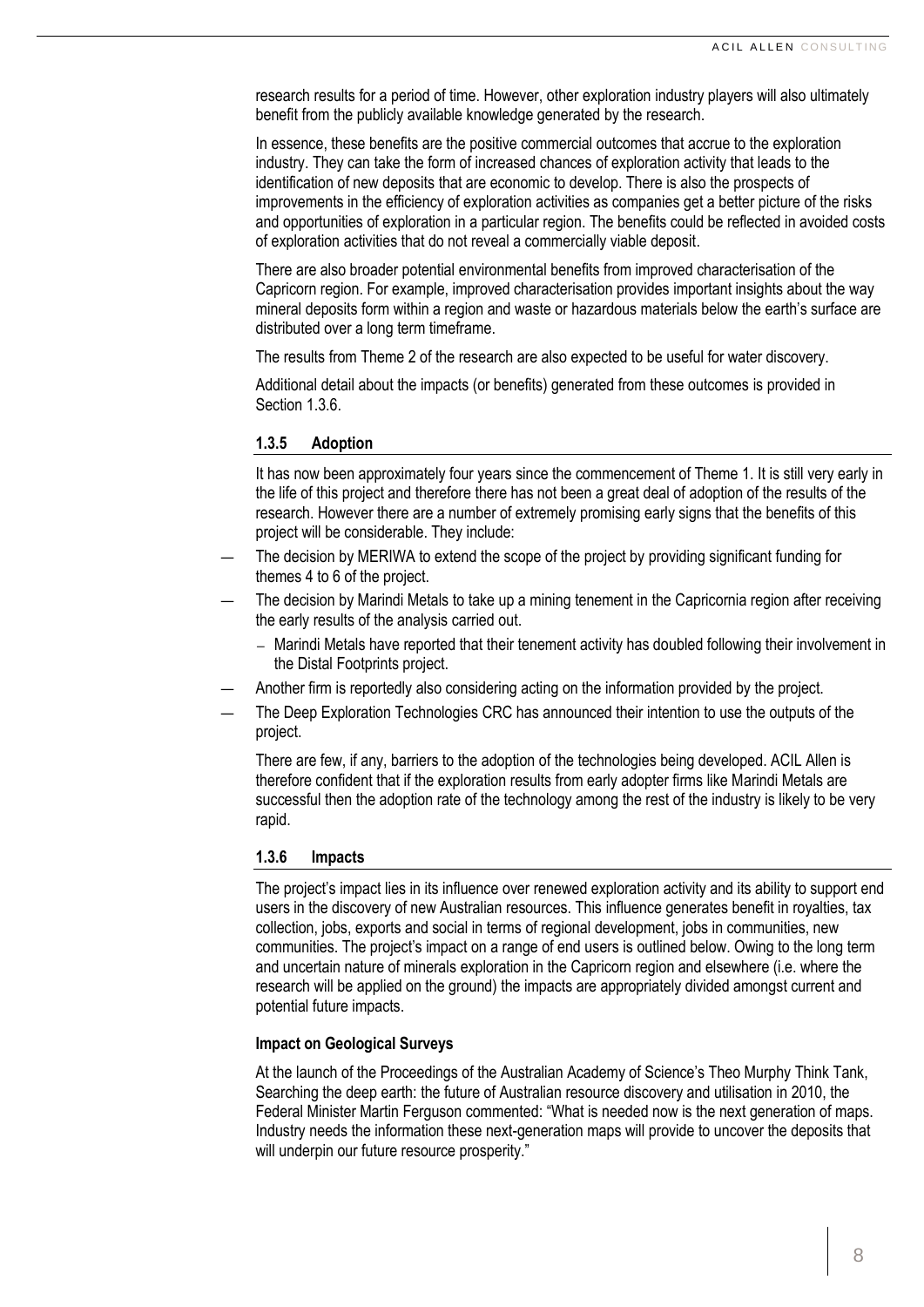Since then, the project has worked closely with Geological Survey of Western Australia (GSWA) to support the creation of new maps (a key part of their role in UNCOVER). The commitment to, collection and release of geological data across the Capricorn by the GSWA, as well as the acquisition of passive seismic and MT data, have been important outcomes of the collaboration.

CSIRO and its Distal Footprints research partners also intend to develop new tools and knowledge that support the surveys and provide industry with better understanding and access to pre-competitive data. These tools and knowledge will be used in regional assessment and targeting, particularly in greenfield terrains, and drive investment in mineral exploration. The planned impact is therefore likely to be a series of 'new pre-competitive geoscience products that support mineral exploration in Australia', and which value-add to their established geological and mineral deposit map products.<sup>12</sup>

# **Impact on Junior, Mid-Tier and Major Mining Companies**

The Distal Footprints project has generated some commercial benefits for the businesses which have supported the project, however, these benefits can be more accurately characterised as future rather than current benefits.

The project has attracted industry sponsors are from a range of different classes of mineral exploration companies, including junior, mid-tier and major mining companies. For these sponsors, the project has provided a 'toolkit' that has been used on active exploration tenements in the Capricorn region. The early adoption of elements of 'the distal footprints toolkit' by these sponsors has revealed new discoveries, which are the key short and medium term impacts of the project.

For example, one sponsor has reported to ACIL Allen that the data and insights from the project have assisted identifying a large Capricorn-based deposit that may not have otherwise been discovered. Without the research the company reported that it would not have explored the tenement.

The same company also identified that the data and learnings from ongoing sponsorship of the Distal Footprints project has given it confidence to explore other regions with similar technical challenges in Australia. This company has reported to ACIL Allen that the application of Distal Footprints' knowhow to another tenement has led to a recent discovery, with the company now securing new external investment to support the exploration activities. This investment is estimated to be approximately \$1 million worth of additional capital funding. If the exploration activities yield success over the longer term, the benefit to the company is estimated to be in the order of billions of dollars.

The Distal Footprints project has also led to one-on-one interactions between researchers and other mining industry companies. For example, one researcher approached a WA-based mining company (Montezuma Mining Ltd) for permission to work on their Butcherbird manganese deposit tenement. This deposit is the largest undeveloped manganese deposit in Australia. As the discussions between researchers and the company evolved and the collaboration deepened, researchers were able to help the company overcome technical barriers related to the processing the manganese ore for the purposes of processing high-value products that could be used in lithium batteries. The first stage of the research involved a collaborative co-funded pilot project testing a new type of ore processing that could extract more of the desired manganese product. The results positive results from this research, led to a stage 2 project which aimed to fully test the viability of the technique and move towards commercialisation.<sup>13</sup>

The positive outcomes to emerge from the research was a key factor in Montezuma Mining Ltd publicly announcing a revised resource estimate as part of its reporting obligations to the ASX in late October 2017. **[Figure](#page-9-0) 1.2** identifies the stock price for Montezuma Mining since that announcement. It shows that the stock price rose sharply in the two months following the announcement, declined during January and February 2018, and has risen thereafter.

While this is not definitive evidence of the Distal Footprints' value, it is illustrative of how investment in the research can generate benefits to companies operating in the Capricorn region and elsewhere. It is also likely that this impact will extend well beyond the life of the SIEF agreement and the current sponsor-base. Ongoing communication and technology transfer (in the form of industry interactions and research engagement, training programs, and media communications) that is likely to be driven

l

<sup>12</sup> Distal Footprints 2018, 'Final Supplementary Report on SIEF Research Projects', January

<sup>13</sup> Based on consultations with the research team and Montezuma Mining's press releases.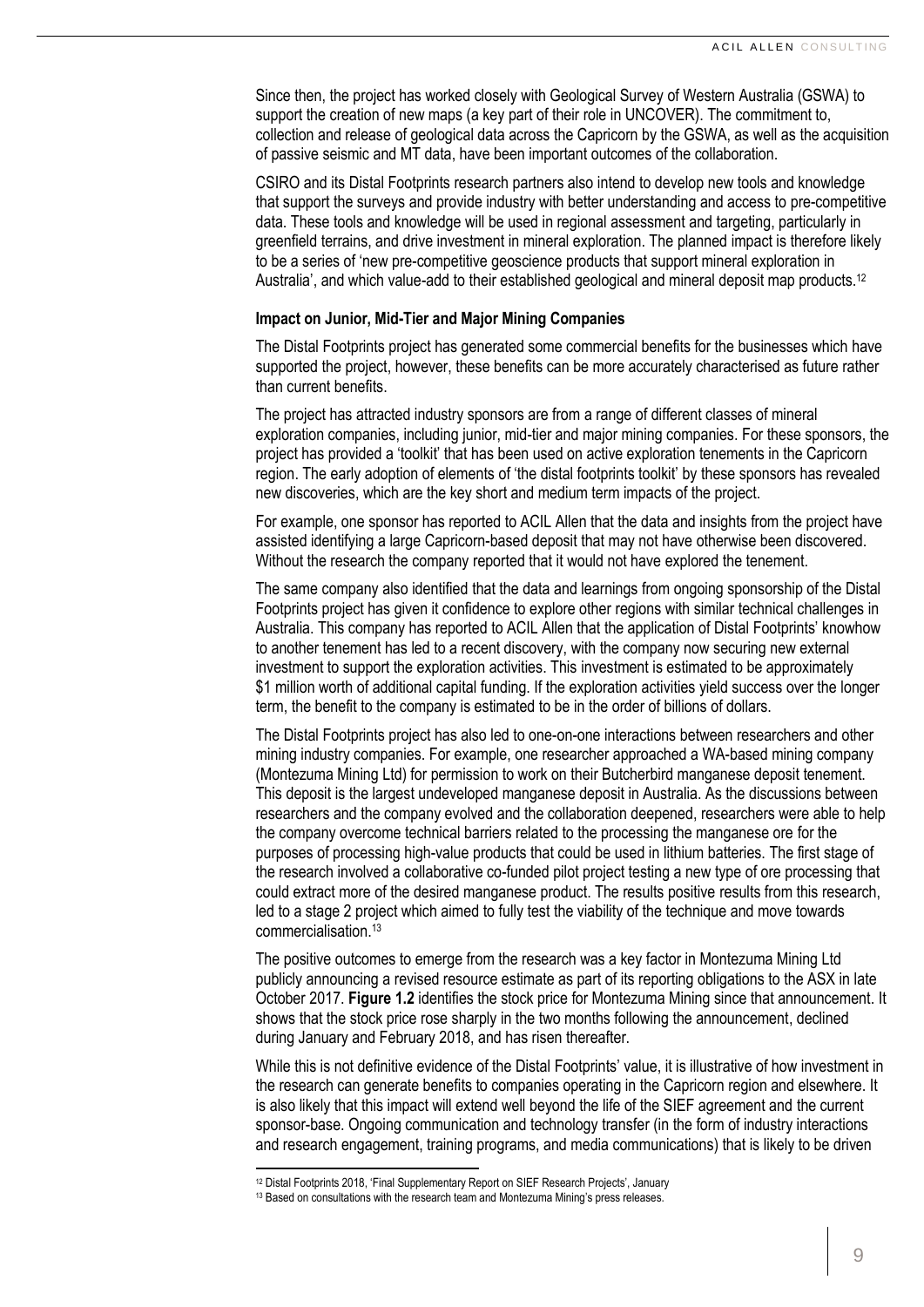<span id="page-9-0"></span>

by the researchers involved in the Distal Footprints project will ensure uptake of the research results over the longer term.

**Impact on the research capability of the National Geoscience Community**

This project has significantly boosted the research capability of Australia's exploration geoscience community. It has done this by identifying and creating the next generation of researchers who now have exposure to the challenges and operating environments of industry. As a consequence, the project has supported the development of several early career researchers who have gained exposure to industry's need for the rapid technology transfer of research outputs and outcomes, and can work with industry in a collaborative or embedded way.<sup>14</sup>

The project has also exposed the research team to the importance of training of industry geologists in the newly-developed approaches and technologies. This exposure has helped the researchers involved in Distal Footprints to improve their communication and training skills and ultimately their ability to extend the research outputs and outcomes from the project. This new capability helps to boost the nation's capability in exploration geoscience research by generating a 'hub of researchers in Perth' who have industry experience and can link this experience to other research groups in Queensland, New South Wales, the Northern Territory and South Australia.

#### **Potential to reduce unnecessary exploration costs**

 $\overline{\phantom{0}}$ 

Mineral exploration and development are, by definition, speculative activities. The rewards for successful exploration can be significant if a mineral deposit is discovered and developed into a commercial mining operation. For an exploration and mining company, successful exploration can lead to increased profits. For a State Government, successful exploration can lead to jobs that otherwise would not have existed; to investment in local infrastructure (e.g. roads and power generation), and to increased government revenues.

But mineral exploration also carries with it risks and potentially high costs. Mining companies invest in exploration in the expectation that future revenues will be sufficient to cover the upfront costs of

<sup>14</sup> Distal Footprints 2018, 'Final Supplementary Report on SIEF Research Projects', January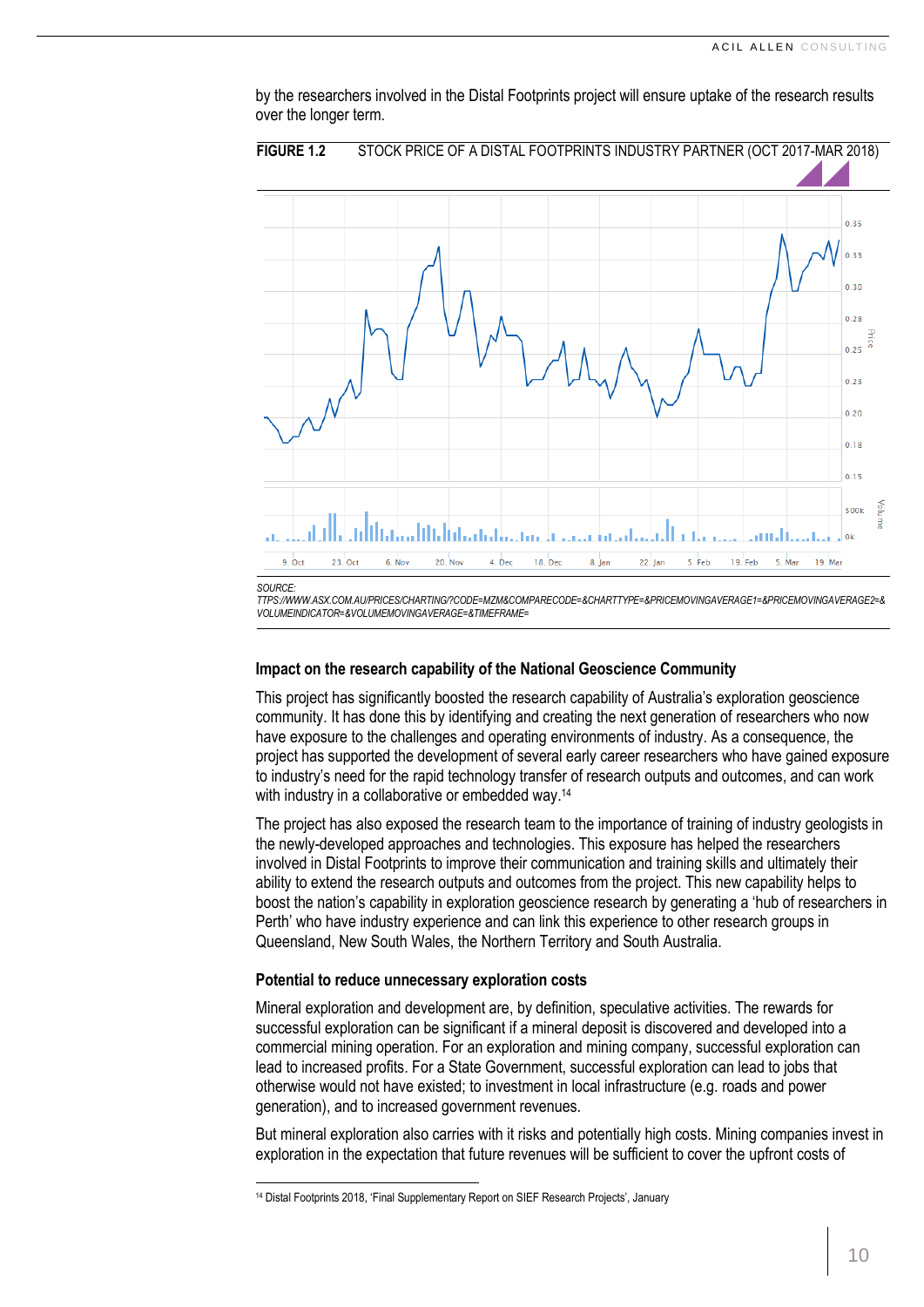exploration and deliver an acceptable profit to shareholders in the future. The level and location of investment are determined by expected revenues and costs, adjusted for time and risk. For example, the higher the expected revenues or the lower the expected costs, the more attractive an investment opportunity is.

The factors that influence expected revenues, costs, and risks in the mining sector have been grouped into four categories by US academic Roderick G. Eggert: 15

- *Geologic Factors*—Does a mineral resource exist in a region, in what quantities, and of what quality? Geologic risk can be conceptualised as the likelihood and degree to which actual mineralisation (its quantity and quality) differs from what is anticipated at the point a decision is made to undertake exploration.
- *Technical Factors*—Can a known resource be extracted and processed with existing or likely future technologies? Technical risk can be conceptualised as the likelihood and degree to which actual recovery of a mineral during mining and processing differs from what was anticipated.
- *Environmental, Social, and Political Factors*—Can a resource be extracted in ways that are consistent with a nation's preferences and policies for environmental protection?
- *Economic Factors*—Overall, can a mineral resource be extracted at a profit? Economic risk can be conceptualised as the degree to which actual revenues and costs differ from what was anticipated at the time of investment? Economic risk reflects the three other categories of risk cited above.

ABS data shows there has been a continuing decline in minerals exploration in Australia. While there has been a small recent upturn in the overall level of exploration activity and expenditure, the long term data shows current activity is at levels last seen in the mid-2000s (see **[Figure](#page-10-0) 1.3** below). It is clear from the consultations undertaken for this case study that this decline is both a function of the perceived risks of exploration activity in Australia (and in particular in previously unexplored or very lightly explored regions, such as the Capricorn), and the high costs of exploration activity.



# <span id="page-10-0"></span>**FIGURE 1.3** ANNUAL AUSTRALIAN EXPLORATION ACTIVITY (EXPENDITURE AND METERS DRILLED)

Note: Based on ABS data

*SOURCE: MINERALS COUNCIL OF AUSTRALIA, HTTP://WWW.MINERALS.ORG.AU/POLICY\_FOCUS/EXPLORATION/*

l <sup>15</sup> Roderick G. Eggert, Mineral Exploration Development: Risk and Reward, May 2010, http://www.miningnorth.com/\_rsc/sitecontent/library/education/Mineral\_Exploration\_&\_Development\_Roderick\_Eggert\_Eng.pdf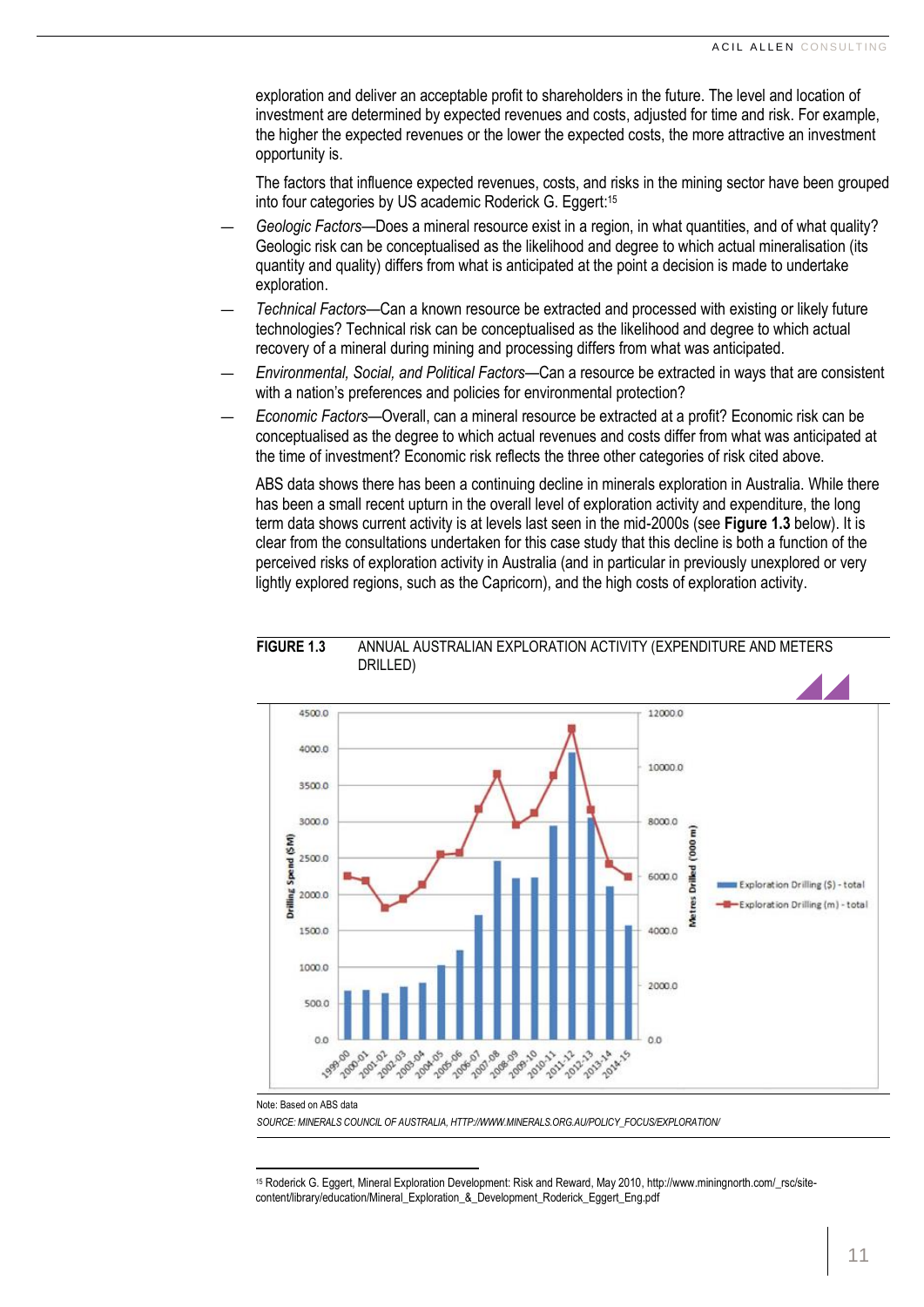Australia requires an expanded exploration effort to improve its standing as a destination for investment and to ensure the ongoing development of mining projects, which generally have a gestation period of around ten years and a productive lifetime of ten-to-fifteen years.

Data produced by the Mineral's Council of Australia (MCA) shows that over the past 20 years Australia's share of economically significant mineral discoveries has declined significantly. These data show that Australia's share of global exploration for non-fuel mineral commodities has declined from 17.6 per cent in 2002 to 12 per cent in 2014.<sup>16</sup>

These data further show that exploration expenditure continues to be in sharp decline. Exploration expenditure fell 25.3 per cent in 2014-15 to total \$1.575 billion, which is a decline of 48.5 per cent from 2012-13 and down 60.2 per cent from 2011-12. Western Australia continues to account for the largest share of total exploration expenditure (about 58 per cent) followed by Queensland (almost 20 per cent). However, these data also indicates that Australia's attractiveness as a destination for mining investment is declining with it falling further behind major competitors Canada and the United States.

The information, techniques and technologies generated by the Distal Footprints project is anticipated to provide the knowledge required to de-risk exploration and, over time, reduce the costs of exploration. The six research themes of the Distal Footprints research project is leading to advances and expertise in detection technologies, mineral systems, resource characterisation and data analysis. This in turn supports more cost effective exploration and discovery of new mineral resources in the, to date relatively lightly explored, Capricorn region.

Analysis by ACIL Allen in 2015 for the Western Australian Government identified some key parameters that can help us to estimate the potential value of exploration.<sup>17</sup> The analysis considered drilling data between January 2012 and November 2014 for Western Australia. These data show that there were 40,187 mineral exploration holes drilled across the State with a combined distance of approximately 4 million meters of drilling. Based on analysis of ABS data (catalogue 8412) ACIL Allen estimated that the average cost of drilling for a new deposit to be \$382 per meter.

Based on these calculations, any improvement to the accuracy and effectiveness of exploration would reduce the economic burden of exploration by the value of the avoided meters of drilling. If even a small proportion of the 4 million meters drilled between 2012 and 2014 were avoided, say for example, 1 per cent (i.e. 40,000 meters), this would generate an economic benefit (through avoided costs) of \$15.28 million. 18

# **1.3.7 Counterfactual**

A research project of this scale and scope would not have been possible without the funding and support of SIEF.

Prior to SIEF, the University of Western Australia, Curtin University and the CSIRO had collaborated on a number of occasions. However, these collaborations were often at the researcher level and commensurate to the size of the research funding opportunities available through the competitive grants system, or through small-scale state government, industry or university-supported funding programs. Funding for these projects was often piece meal, short term and not of sufficient scale to adequately fund a multi-year, multi-institutional project to deliver the human capital and research infrastructure needed to deliver the SIEF project objectives.

So, while some useful research outputs and outcomes were generated through these earlier collaborations, the scale of the effort needed to effectively examine the Distal Footprints of the Capricorn region and deliver the research outputs needed to improve exploration in the region would have been impossible without access to the SIEF funding.

Consultations with the project's research leaders undertaken confirmed the central role of SIEF in establishing the project. SIEF provided the level of funding necessary to encourage CSIRO, the University of Western Australia and Curtin University to enter into discussions about a large scale

 $\overline{\phantom{0}}$ 

<sup>16</sup> http://www.minerals.org.au/policy\_focus/exploration/

<sup>17</sup> *Exploration Incentive Scheme: Economic Impact Study*, Report to the Geological Survey of Western Australia, ACIL Allen, 2015.

<sup>18</sup> ACIL Allen 2015, 'Exploration Incentive Scheme: Economic Impact Study', Report to the Geological Survey of Western Australia.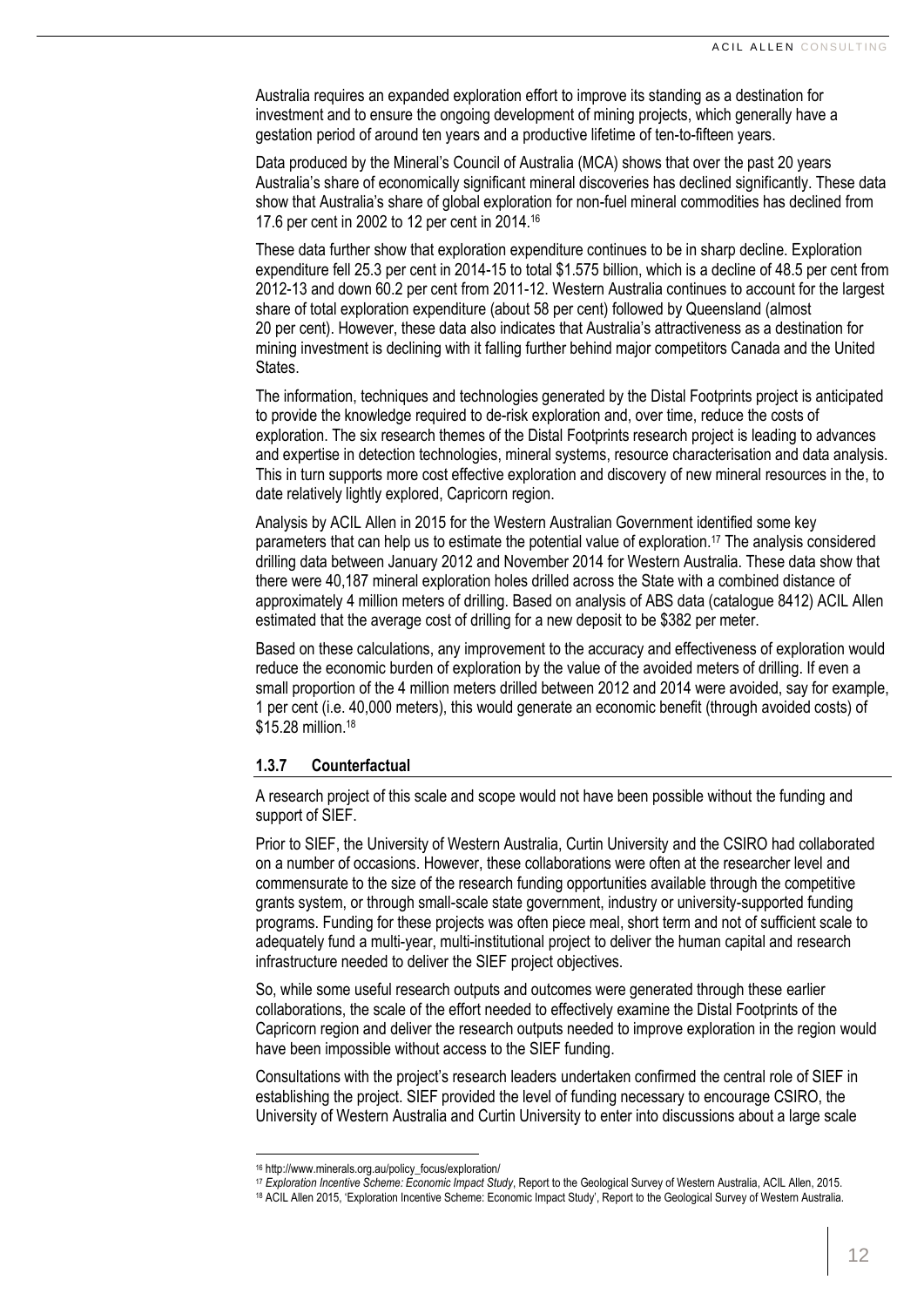collaboration in geoscience research in Western Australia. Importantly, the funding also provided an incentive for the State Government to not only participate in, but also to contribute significant financial and in-kind support to the research effort.

Participating research institutions were also able to more effectively demonstrate their commitment to a large scale research project that would deliver benefits to industry. The presence of SIEF funding made the prospect of a research project 'more attractive' by increasing the likelihood that industry partners would receive 'actual' as opposed to 'promised' benefits from their financial support.

# **1.3.8 Attribution**

Consultations undertaken for this case study suggest that the attribution of Distal Footprints' benefits to SIEF should be high. This is because the participants in the project are firmly of the view that a project with the scope and scale of Distal Footprints would not have been possible in the absence of SIEF funding support. In ACIL Allen's professional opinion a high level of attribution may be appropriate for those benefits (and beneficiaries) that are more closely aligned to the research effort and outputs.

Other beneficiaries (such as non-participating industry end-users of open source data from the Distal Footprint project) may be subject to a range of other factors which are beyond the reasonable influence of SIEF. Hence, it may be appropriate to attribute any benefits they receive to SIEF at a lower rate.

Generally, a conservative attribution rate of 50 per cent has been adopted for this case study to ensure the benefits generated by SIEF's support for the Distal Footprints project is not overstated.

# **1.4 Evaluating the Impacts**

# **1.4.1 Cost-Benefit Analysis**

# **Costs**

SIEF funding for the project was: \$0.741 million (2011-12), \$1.425 million (2012-13), \$1.397 million (2013-14), \$1.444 million (2014-15), \$0.393 million (2015-16) and \$0.600 million (2016-17).

# **Benefits**

In the period from early 2012 to late 2014, on average approximately 1,411 million metres of mineral exploration holes were drilled in Western Australia every year. The average cost of this drilling was \$382 per metre.

It is assumed that the SIEF-funded research results in miners having access to information that allows them to more accurately target their drilling activities and that this results in a 1 per cent reduction in the distance drilled per year from 2021-22 onwards, and that 50 per cent of these benefits are attributable to SIEF.

# **Assessment of benefits against costs**

The costs and benefits of the project to 2036-37 are shown in **[Figure](#page-13-0) 1.4**.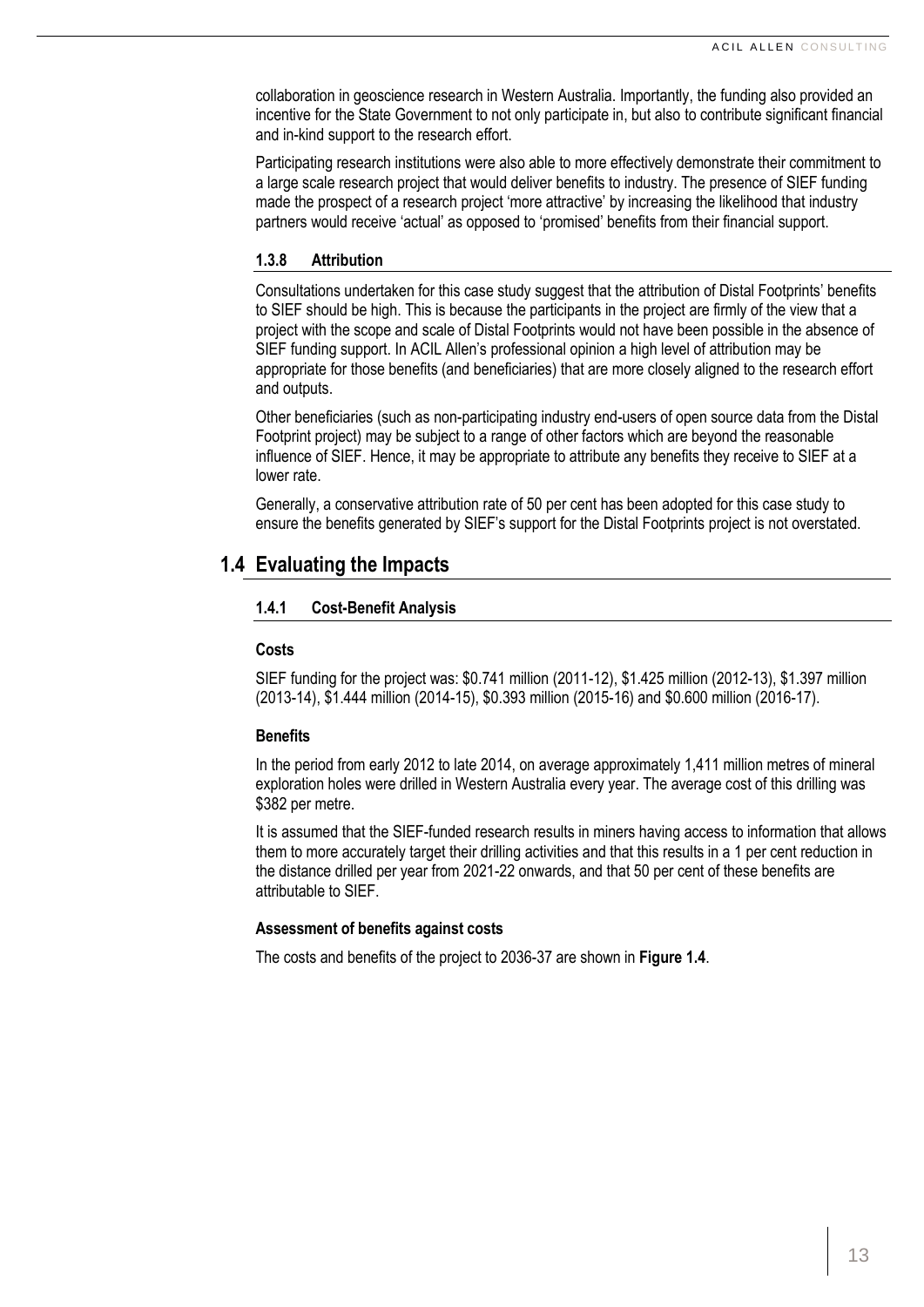

<span id="page-13-0"></span>**FIGURE 1.4** DISTAL FOOTPRINTS COSTS AND BENEFITS BY YEAR TO 2035-36 (\$M, 2016-17

The present value of SIEF funding is \$4.69 million in 2017-18 dollars under a 7 per cent real discount rate. The present value of project benefits attributable to SIEF is \$19.43 million in 2017-18 dollars under the same discount rate.

The net present value (NPV) of the project is therefore \$14.74 million in 2016-17 dollars under a 7 per cent real discount rate. The benefit-cost ratio (BCR) of the project is 4.14.

#### **Sensitivity analysis**

In the central case of the cost-benefit analysis, it is conservatively assumed that the Distal Footprints project is able to reduce the annual distance drilled in WA for mineral exploration by 1 per cent. The BCR of the project increases to 20.71 if the SIEF-funded research enables a 5 per cent reduction in drilling distance per year in that state.

A 7 per cent real discount rate is used in the central case of the cost-benefit analysis. The BCR is 6.01 and 2.92 under a 4 per cent real discount rate and a 10 per cent real discount rate respectively.

#### **1.4.2 Potential future impacts**

While the results of the distal footprints project will initially be applied in Western Australia, there is the potential for them to over time be applied across parts of Australia. There is some evidence of this, with a project sponsor receiving \$1 million of capital from an overseas investor to undertake drilling activities in another region.

# **1.4.3 The project's role as an innovation catalyst**

The Distal Footprints project is an innovative approach that could allow resource discovery rates to increase significantly even in areas where the cover over the top of the potential source is relatively deep.

In addition, the project has helped to further develop the concept of a research hub in Western Australia. The project's partners (including those located in the National Resource Sciences Precinct) will seek further funding beyond SIEF to support ongoing research and ongoing development of the project's outcomes.